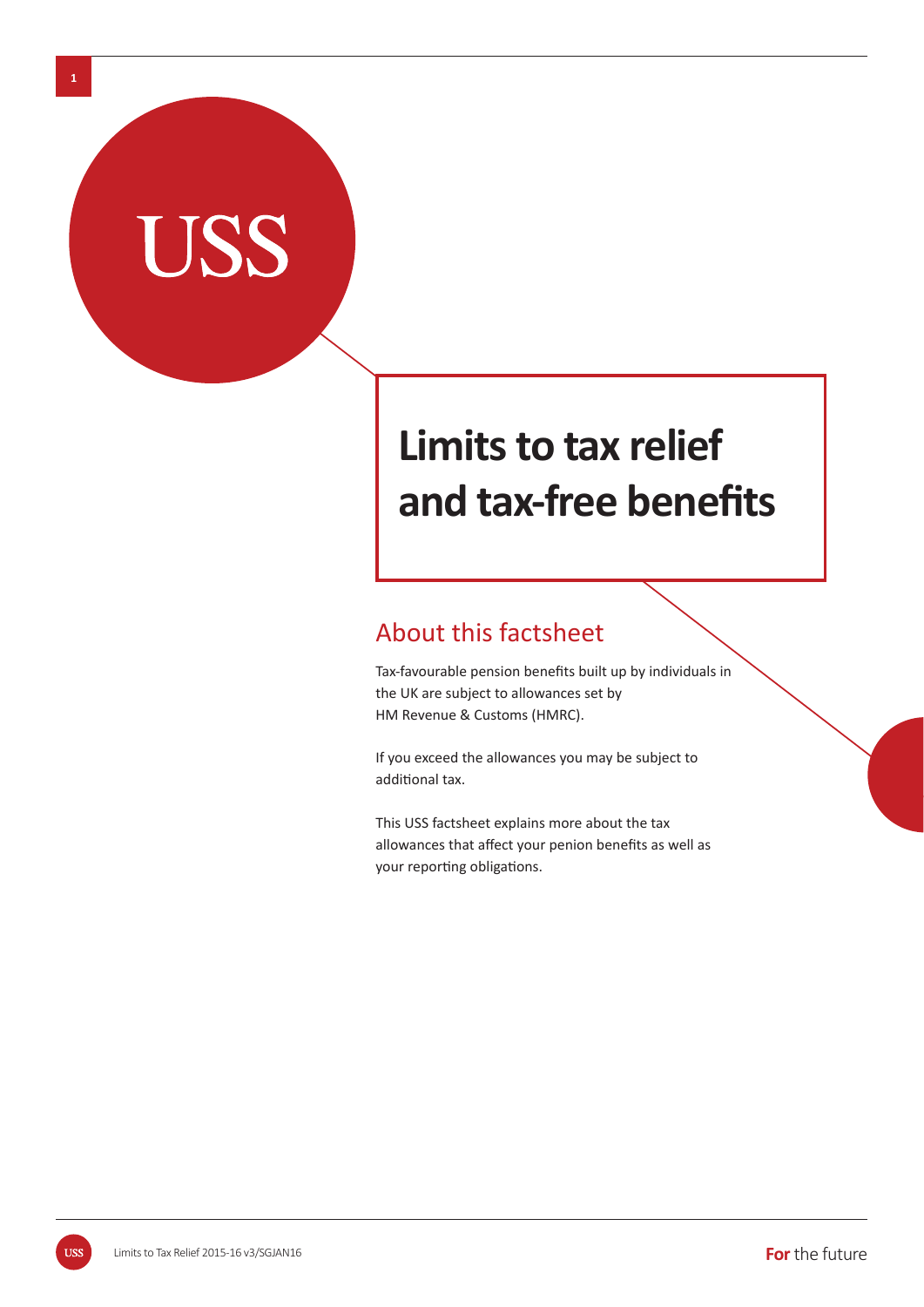## **Limits to tax relief and**  tax-free benefits

## **Introduction**

Tax favourable pension benefits earned by individuals in the UK are subject to allowances set by HM Revenue & Customs (HMRC). The tax-favourable value of your pension benefits earned in all schemes in which you are building up benefits is limited for taxation purposes in two ways:

**1. The lifetime allowance (LTA) – this is a threshold for the tax** favourable benefits you can receive on retirement (from all schemes). You can build up benefits in excess of this allowance but benefits over the allowance will be subject to a tax charge. At the time of publication the tax charge is 25% of the excess if taken as a pension (on which you will then pay income tax), or 55% if you take the excess as a refund. The LTA is currently set at £1.25million, and is due to decrease to £1million from 6 April 2016.

**2. The annual allowance (AA)** – this measures the increase in the value of your benefits over a 12 month period called the pension input period (PIP). The PIP for a member of USS is currently 1 April to 31 March the following year. The AA is currently £40,000 a year. Any excess accrued over the allowance may be subject to income tax at your highest marginal rate.

**Maximum tax-free cash** – a limit also applies to the amount of tax-free cash you can receive on retirement. This is 25% of the value of your benefits (or 25% of the LTA if this is lower).

If you exceed the AA, it is your responsibility to tell HMRC about the increase in the value of your benefits using a self assessment tax return. Your employer and USS will be able to help you gather the information you require for your tax return. There is more information about the requirements later in this factsheet.

## Lifetime allowance (LTA)

#### **The effect of the LTA on your retirement benefits**

You can build up any amount of benefits you wish in a pension scheme in the UK. However, benefits in excess of the LTA are subject to a tax charge. For the purposes of comparing your benefits against the LTA, the capital value of your USS benefit is:

#### **Pension x 20** +

#### **Any tax-free cash you decide to take**

+ **The fund value of any USS Money Purchase AVCs**  *(plus any funds built up under the new USS defined contribuƟ on arrangements in place from 1 October 2016)*

When measuring against the LTA figure, you must include any other benefits you are entitled to from any pension scheme approved by HMRC, if they have already been brought into payment or will be on the same day as your USS benefits. If the total value of all of your retirement benefits exceeds the value of the LTA, a tax charge is applied to the excess. The remainder of the excess can be taken as additional pension or you may have the option to take it as a lump sum. USS will be able to confirm this.

#### **LTA values**

| <b>Tax Year</b>     | <b>LTA</b>    |
|---------------------|---------------|
| $2010/11 - 2011/12$ | £1.8 million  |
| $2012/13 - 2013/14$ | £1.5 million  |
| $2014/15 - 2015/16$ | £1.25 million |
| $2016/17$ – onwards | £1 million    |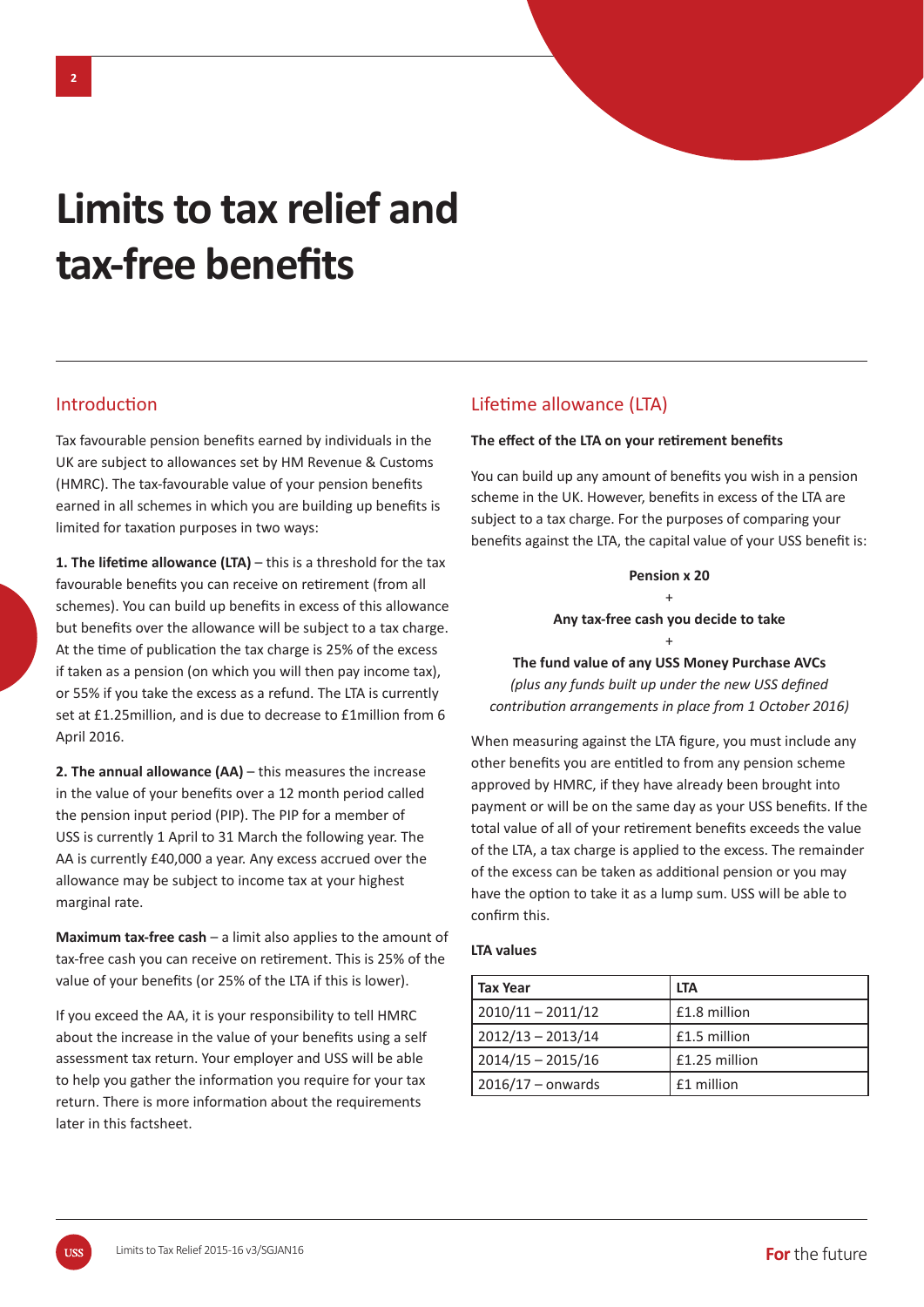## Fixed protection  $-$  2012, 2014 and 2016

Due to reductions in the LTA, methods of benefit protection (called fixed protection) were introduced by HMRC. These protections allow pension scheme members to apply to retain the higher LTA value that applied previously.

- Fixed protection  $2012 a$  LTA of £1.8 million to be retained. HMRC accepted applications up to and including 5 April 2012.
- Fixed protection 2014 a LTA of £1.5 million to be retained. HMRC accepted applications up to and including 5 April 2014.
- Fixed protection  $2016 a$  LTA of £1.25 million to be retained. With Fixed protection 2016 you must cease further build up of benefits in any pension scheme by **5 April 2016.**

You can lose this protection if you pay any further contributions to USS or any other pension arrangement other than to provide life cover. Please note, fixed protection will be lost if you elect to transfer your USS Money Purchase AVC fund to secure additional benefits in USS upon retirement . There are other circumstances under which you could lose fixed protection. See https://www.gov.uk/hmrc-internal-manuals/ pensions-tax-manual/ptm093400 for details on how you can lose fixed protection.

For fixed protection 2016 this online system will not be available until summer 2016. HMRC have confirmed you must apply in writing in the interim. Please follow the following link for full information on how to apply for the 2016 protections: https://www.gov.uk/government/publications/pensionschemes-newsletter-74-december-2015/pension-schemesnewsletter-74-december-2015#lifetime-allowance-reduction.

## However, to re-emphasise, to rely on fixed protection 2016 **you must opt-out of USS and stop any additional pension build up by 5 April 2016.**

What's more, the benefits that the benefits built up in USS before taking fixed protection must not increase by more than is allowed under the fixed protection terms. Increases that are applied by USS, however, will be within these limits .

## Individual protection  $-2014$  and 2016

**Individual protection 2014** – As well as fixed protection 2014, the government introduced another form of protection called 'individual protection 2014' (IP2014) is available following the reduction of the LTA to £1.25 million for 2014/15. You can apply if the value of your lifetime allowance at 5 April 2014 was more than £1.25 million and you do not have a valid primary protection in place. Primary protection is an earlier form of protection that applied when the lifetime allowance was first introduced. By opting for IP2014, you will have a personal lifetime allowance equal to the value of your rights on 5 April 2014, subject to an overall maximum of £1.5 million. Importantly, you can continue to build up more pension benefits, but these benefits will then be subject to a tax charge when you do eventually retire. The application form for IP2014 is available online through HMRC's website. You can apply for this up to 5 April 2017.

**Individual protection 2016** – This will work in a similar way to IP2014, except that you can apply if your lifetime allowance at 5 April 2016 is more than £1.0 million and you do not have a valid primary protection in place. You will have a personal lifetime allowance equal to the value of your rights on 5 April 2016, subject to an overall maximum of £1.25 million. Importantly, you can continue to build up more pension benefits, but these benefits will then be subject to a tax charge when you do eventually retire. You can apply for this at any time before you retire.

#### **Earlier forms of protection (Enhanced & Primary)**

To find out more about earlier types of protection please see the HMRC website.

**ZZU**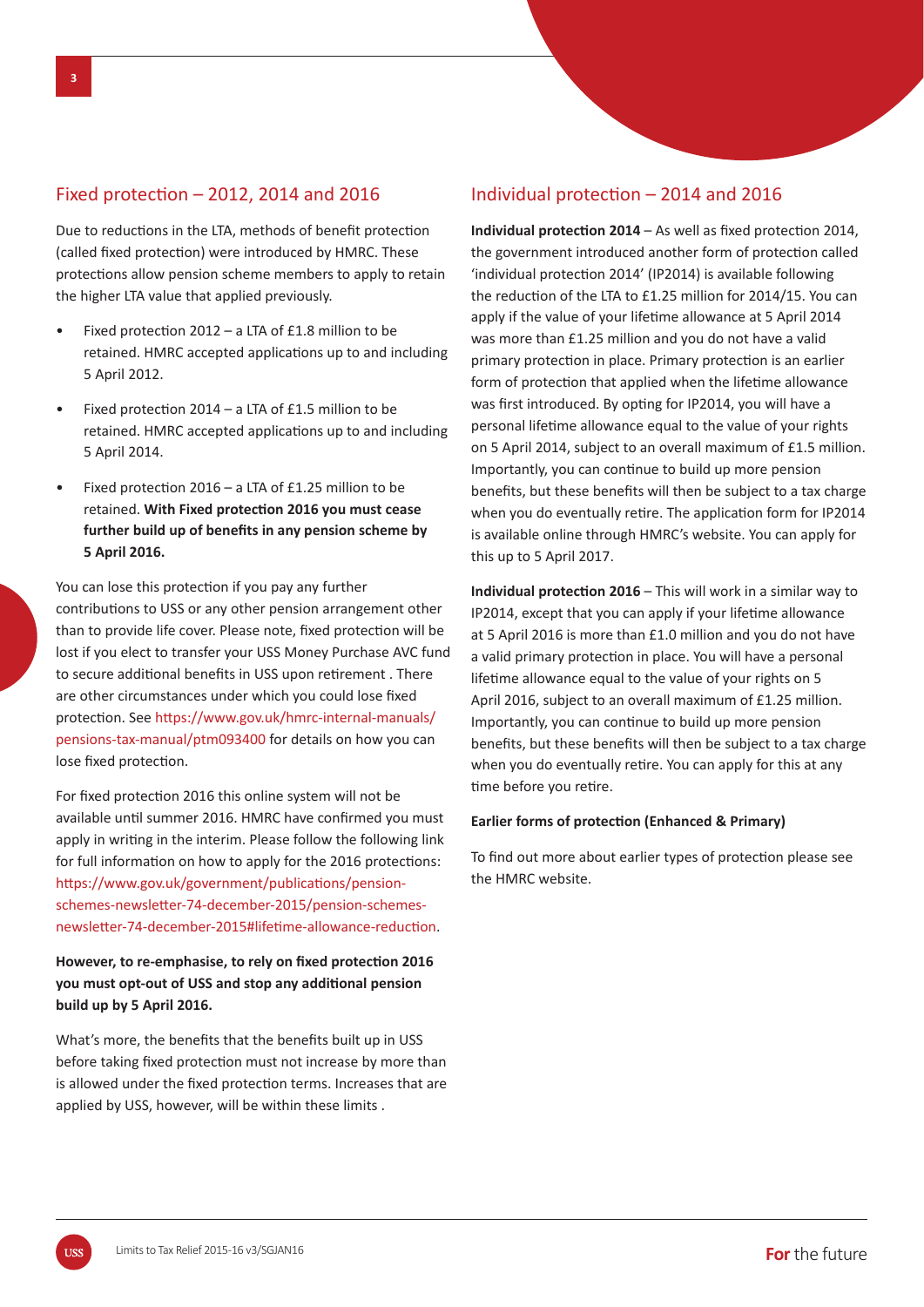## Annual allowance (AA)

This is a measure of the increase in your benefit in a defined benefit scheme and your (and your employer's) contributions to a money purchase/defined contribution arrangement in any Pension Input Period (PIP ). The AA is currently set at £40,000 a year. However, members with taxable income of more than £110,000 a year may have a lower allowance, possibly as low as £10,000 a year, as explained later under the new 'tapering rules'. Any excess benefit over this allowance is taxed at your highest marginal rate. You may, as we'll explain later, be able to 'carry forward' unused allowances from earlier years to set against this.

#### **How is the AA measured?**

- In a defined benefit scheme, it is the increase in the value of your benefit over the course of the year which is measured, not the contributions which have been paid by either you or your employer.
- for money purchase/defined contribution schemes, it is simply the contributions (gross) which you (and your employer) have paid which are measured. Investment returns are not included in the AA calculation for money purchase benefits.

So, to consider how this works for USS benefits, your accrual over the course of a year is calculated for the purposes of the AA in three stages:

**1. The opening value** – the pension is calculated at the beginning of the PIP (1 April) as if you were entitled to your benefits at that date, but without applying any actuarial reductions for early payment. That pension is then revalued to the end of the PIP based upon the increases in the Consumer Prices Index (CPI) to ensure it takes some account of inflation.

**2. The closing value** – the pension is calculated at the end of the PIP (31 March of the following year), without applying any actuarial reductions. Note that the revaluation step in point 1, to account for inflation, is not included here.

**3. Accrual** – the opening value is subtracted from the closing value and the result is then multiplied by a factor set out in

legislation (currently the factor is 16 but 3 has to be added to take into account the standard accrued lump sum). Next, add in the value of any USS defined contribution/money purchase AVC contributions paid by you and your employer during the PIP to give the capitalised value. The increase over the course of the PIP is then measured against the AA for that year. Any excess over AA is subject to tax.

It is important to note that for final salary members, the increases you receive to your salary will have a bearing on the value of your benefits along with the amount of service you have accrued. You may not have a particularly high salary but if you receive a large increase in your pay, perhaps if you take on a new position, then this may take you over the AA, particularly if you have a long service with the scheme.

#### **Lower annual allowance for some (tapering)**

HMRC introduced a lower allowance for those with high incomes, which applies for the tax year 2016-17 onwards. HMRC describe this as 'tapering'.

You could have a lower annual allowance if your taxable income (what HMRC call your 'threshold income) is over £110,000 a year.

If what's called you 'adjusted income' is more than £150,000 a year then your annual allowance could be as low as £10,000.

The annual allowance is reduced by £1 for every £2 of income above £110,000. The table here gives some examples:

| <b>Adjusted income</b> | Reduced annual allowance |
|------------------------|--------------------------|
| £210,000               | £10,000                  |
| £200,000               | £15,000                  |
| £190,000               | £20,000                  |
| £180,000               | £25,000                  |
| £170,000               | £30,000                  |
| £160,000               | £35,000                  |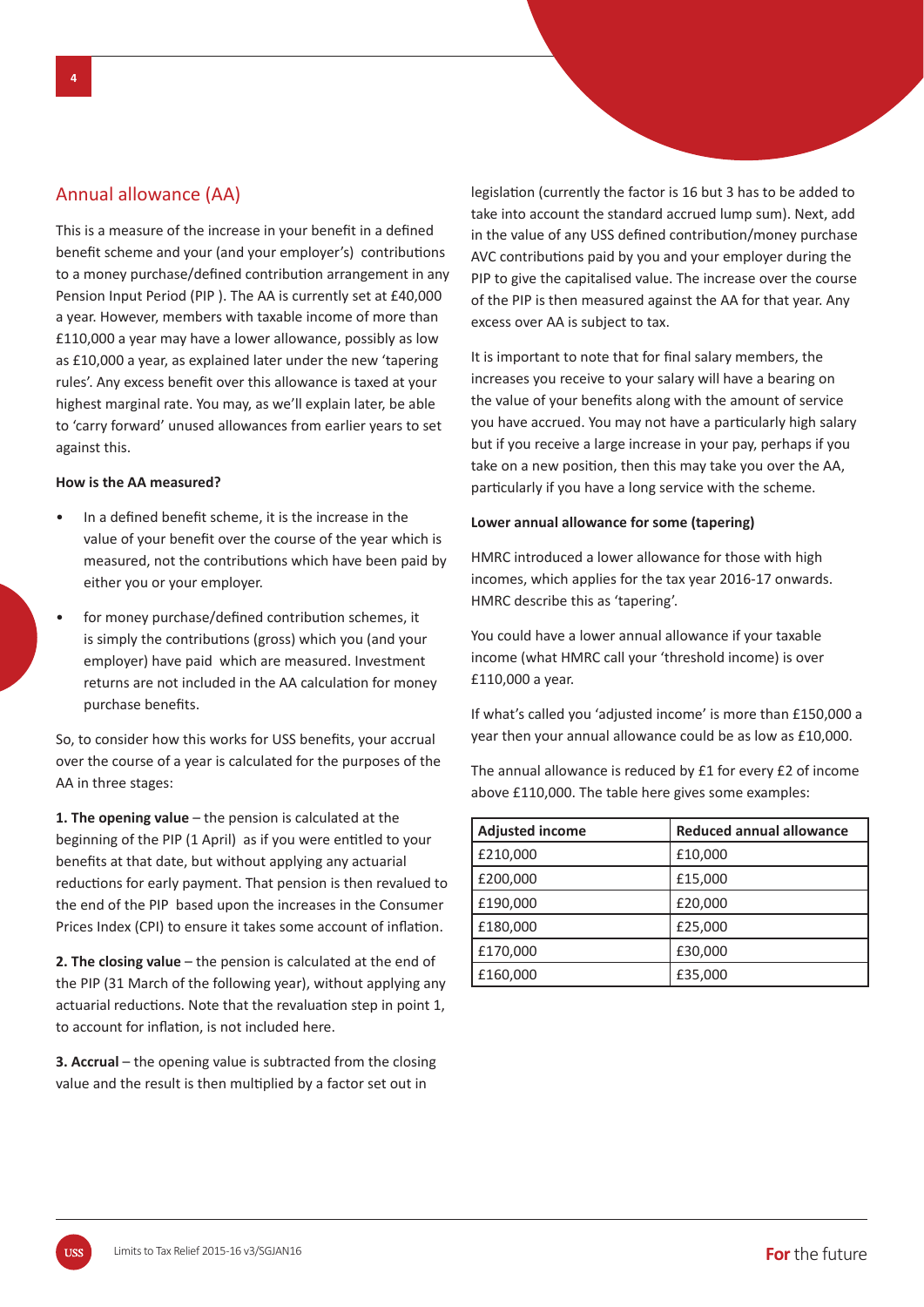#### **What is threshold income?**

Broadly all taxable income plus:

Any income sacrificed under a salary sacrifice arrangement *entered into on or after 9 July 2015.* 

Then deduct:

*The gross amount of any contribution paid using the relief at source method (this is used for personal contributions to personal pension schemes).*

#### **What is adjusted income?**

Broadly threshold income plus:

*The full annual allowance input amount for the year for USS and any other arrangement(s) you paid in to.*

## Pension Input Periods to be aligned to tax years

As a consequence of the introduction of the tapered annual allowance rules from 6 April 2016, the government is aligning all pension input periods (PIPs) with tax years. Complex transitional arrangements apply but no member should be worse off for as a result of the transition, and some may actually gain.

#### **What is changing?**

It was announced in the Summer Budget Statement of 8 July 2015 that there was to be an immediate change to the PIP rules. In summary, this means that for existing arrangements, all PIPs that were open on 8 July 2015 were immediately closed on that date to form a 'mini' PIP. The next 'mini' PIP will run from 9 July 2015 and will end on 5 April 2016. PIPs will then run in line with tax years from 6 April 2016 onwards.

#### **What does this mean for 2015/16?**

Essentially, the 2015/16 tax year will be split into two mini PIPs.

'Mini PIP 1' ends on 8 July 2015 and HMRC refer to this as the 'pre-alignment tax year'. This covers savings made with USS over the period 1 April to 8 July 2015.

'Mini PIP 2' runs from 9 July 2015 to 5 April 2016 and HMRC

refer to this as the 'post-alignment tax year'. This covers savings made with USS from 9 July 2015 to 5 April 2016.

#### Potentially a larger annual allowance for 2015/16

One unusual result of this change could be advantageous. Essentially the annual allowance for the period 1 April 2015 to 5 April 2016 could be up to £80,000. If you had built up an accrued benefit of up to £40,000 for the pre-alignment period then you could build up another £40,000 for the postalignment period. However, if you had built up more than £40,000 for the pre-alignment period you can only build up to £80,000 in total under the combined period.

All a bit confusing and something most members won't benefit from as you would have needed to know about it in advance to take full advantage. The following table sets out a summary of how much annual allowance you can build up for the period 1 April 2015 to 5 April 2016 in USS.

| <b>Pre-alignment period</b> | Post-alignment period      |
|-----------------------------|----------------------------|
| AA used                     | AA permitted               |
| £10,000                     | £40,000 plus carry-forward |
| £20,000                     | £40,000 plus carry-forward |
| £30,000                     | £40,000 plus carry-forward |
| £40,000                     | £40,000 plus carry-forward |
| £50,000                     | £30,000 plus carry-forward |
| £60,000                     | £20,000 plus carry-forward |
| £70,000                     | £10,000 plus carry-forward |
| £80,000                     | NIL plus carry-forward     |

This only looks at the position with USS. You may have other pension savings that currently have differing PIPs. You should seek advice as this is a complicated area.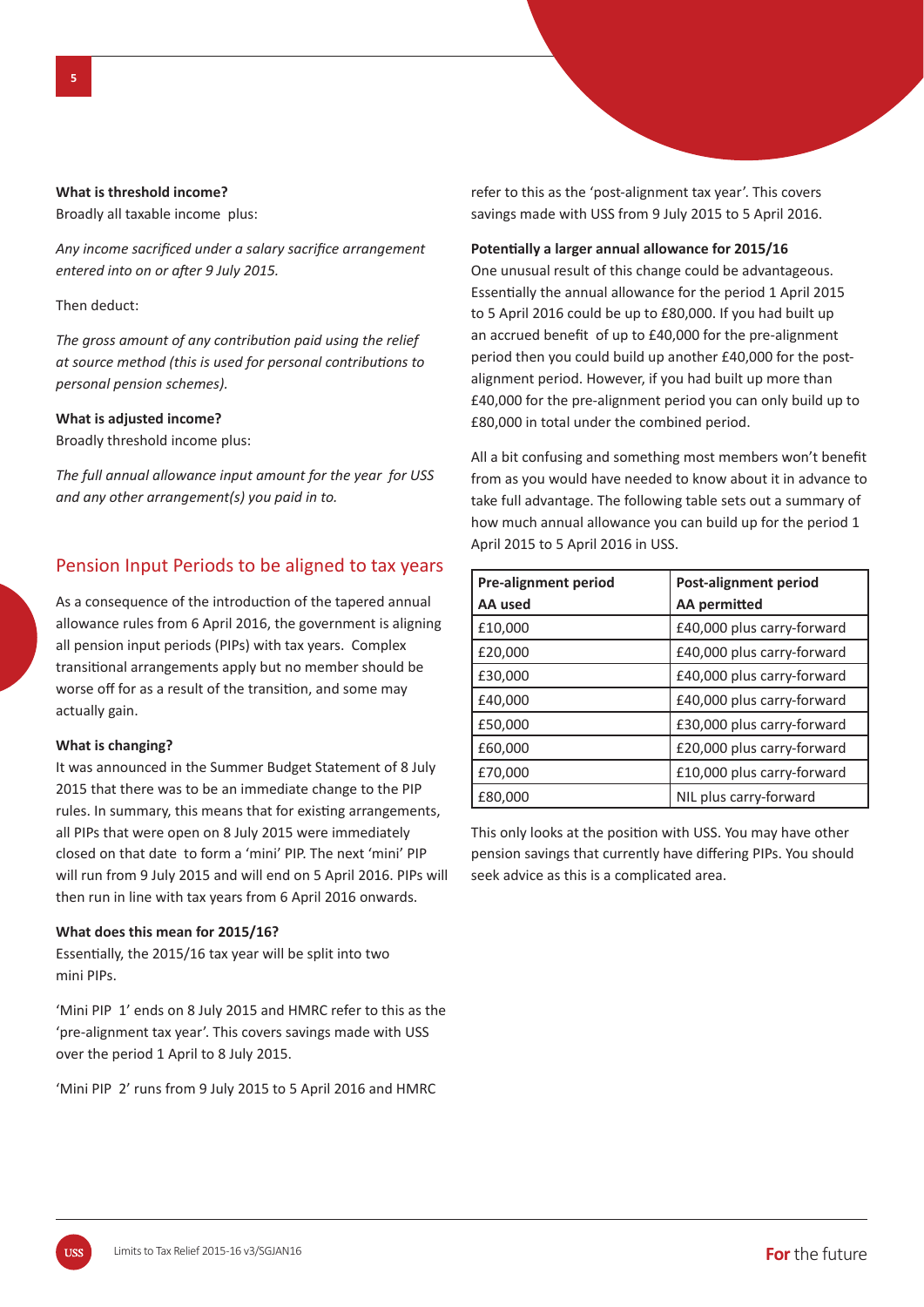## **How do ongoing Added Years or Revalued Benefits AVC aff ect the annual allowance?**

Final salary members purchase additional service by paying an Additional Voluntary Contribution (AVC), whereas CRB members purchase additional revalued benefits. Using Added Years AVCs as an example, for monthly AVC contracts taken out on or after 1 April 2012, a proportion of the total service you would have purchased by the end of the contract counts for the purpose of AA calculations. So, if you took out a contract to buy an additional five years' service over a 20 year period. this would equate to the purchase of an additional 92 days of service for each of those 20 years, which would be included in the closing value calculation each year.

For monthly AVC contracts taken out prior to 1 April 2012, service counts in full for the purpose of AA calculations.

So, if you took out an AVC contract before 1 April 2012 to purchase an additional five years, then in the PIP for the year the contract commenced, a five-year increase in service would be added to the closing value calculation.

## **How does a Money Purchase AVC affect the annual allowance?**

This is very easy to work out. The gross amount deducted from your pay (before tax relief) is the value you add in to the AA calculation. So, it's much easier to work out how much you can pay in to the Money Purchase AVC and stay within the AA limit.

#### Are deferred pension benefits counted?

Deferred benefits are payable to you when you retire from schemes into which you no longer pay contributions.

Any deferred benefits accrued during the PIP count towards the AA for that period. After that year, none of the previous deferred benefits count towards the AA.

#### **Other pension arrangements**

It is extremely important to remember that HMRC include all of your pension benefits earned when looking at your AA.

When working out your total pensions savings during any year, you must include pension savings from any other pension scheme that you have been a member of during the year. You should contact the administrators of any other pension

arrangements, whether they are occupational or personal pension arrangements, to obtain this pensions savings figure from them. The combined value represents your total pension savings for the tax year.

#### **How will I know if I've exceeded the AA?**

USS will advise any members who exceed the AA over this combined period by 6 October 2016 Please note for PIPs from 6 April 2016 USS will not be able to do this for those with high levels of income. Whilst the USS will still provide you with your 'Pension Input Amount', it will not be able to determine your AA if you are affected by the taper.

#### **What if I've exceeded the annual allowance?**

The government has put measures in place to try to mitigate the problem for those who have a one-off salary spike. These measures are called 'carry forward'.

Under carry forward, any unused allowance for the three years prior to the one in which an AA charge is due can be used to offset an AA charge. If the total of the unused relief is greater than the accrual over the course of the PIP in question; or reduces the accrual to less than the AA in force during the PIP, then the amount payable will be reduced to zero.

So, if you trigger the AA charge in 2014/15, you can draw upon unused allowances for the tax years 2011/12, 2012/13 and 2013/14 to offset the charge. Importantly, the AA for those prior years and the revaluation factor are £50,000 a year and 16:1 (plus the standard tax-free cash sum) respectively.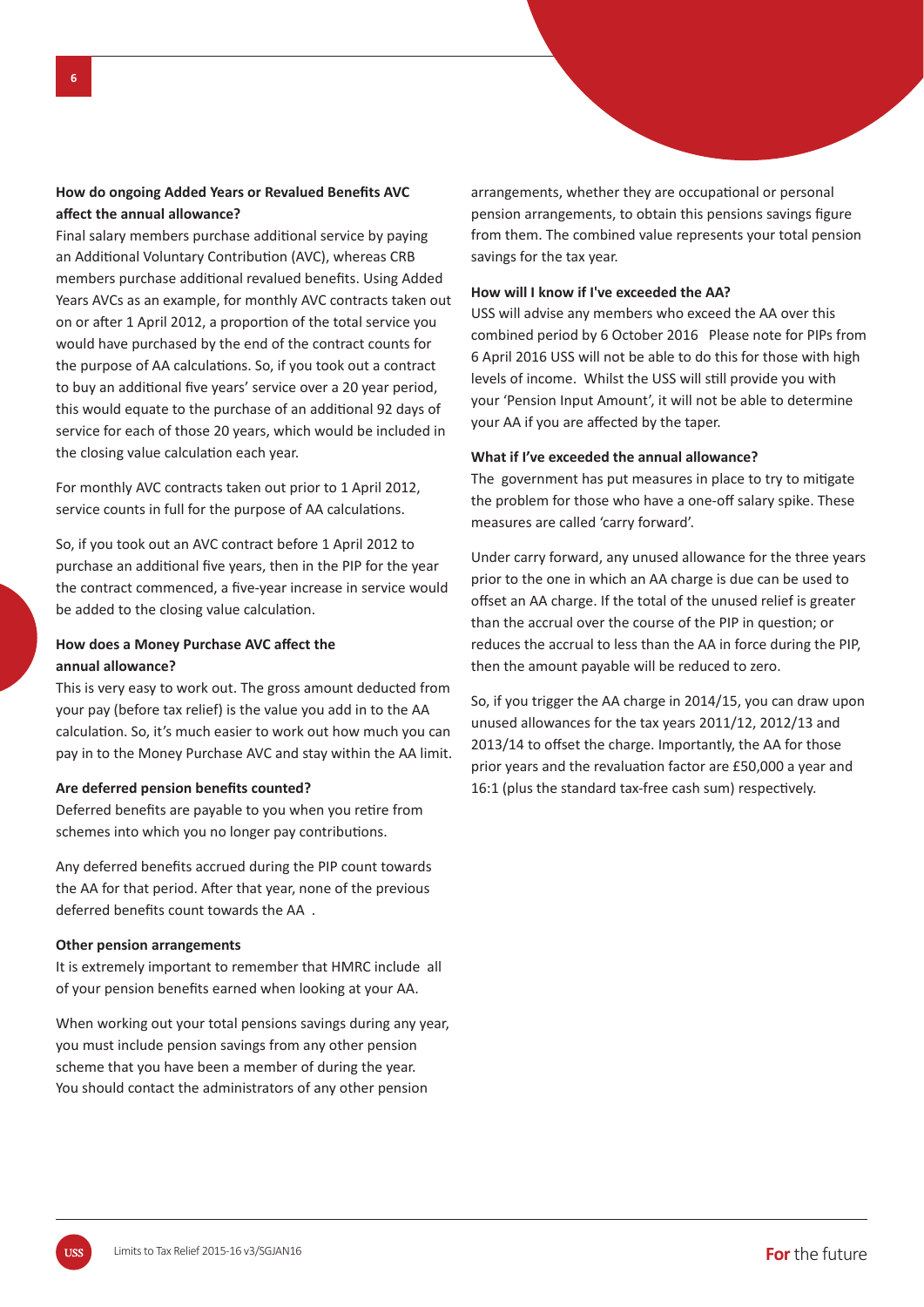## Carry forward

#### **CalculaƟ ng your unused allowance (carry forward)**

If your total pension savings for the PIP in question are more than the AA, you can carry forward any unused allowance from the previous three years. You must use the AA in the current PIP first, then go back to the earliest of the three carry forward years available.

*You will only have to pay tax if you are still in excess of the AA having taken account of any unused allowances.* 

You can only carry forward unused allowance if, during the tax year, you were a member of either:

- A registered pension scheme (such as USS or TPS and the majority of other occupational pension schemes in the UK); or
- An overseas pension scheme and either you or your employer qualified for UK tax relief on pension savings in that scheme.

#### **Impact on carry-forward of aligning PIPs with tax years**

The alignment of PIPs to tax years has been explained but this does have an impact on the carry-forward calculation.

Carry forward will continue to be available, it's just more complicated. The only exception is that there will be special rules for the 2015/16 tax year where this is a carry forward year. Effectively, carry forward will be available in line with the the figures illustrated in the table opposite.

| <b>Current tax year</b>     | Carry forward years and                         |
|-----------------------------|-------------------------------------------------|
|                             | maximum amounts                                 |
| 9 July 2015 to 5 April 2016 | 2012/13 (£50,000)                               |
|                             | 2013/14 (£50,000)                               |
|                             | 2014/15 (£40,000) plus mini<br>PIP 1 (£40,000). |
| Tax year 2016/17            | 2013/14 (£50,000)                               |
|                             | 2014/15 (£40,000)                               |
|                             | mini PIP 1 (£40,000 ).                          |
| Tax year 2017/18            | 2014/15 (£40,000)                               |
|                             | mini PIP 1 (£40,000)                            |
|                             | 2016/17 (£40,000)                               |
| Tax year 2018/19            | Mini PIP 1 (£40,000)                            |
|                             | 2016/17 (£40,000)                               |
|                             | 2017/18 (£40,000).                              |

These examples assume that the taper provisions do not apply.

The calculation is complicated and we strongly suggest you seek financial advice. You do not need to complete a tax return in relation to those years where you do not exceed the AA once you have taken into account any carry forward, but you will need to keep a record of your calculations in case your pension savings exceed the AA in a subsequent tax year.

*More informaƟ on about the AA and carry forward allowances can be found at hƩ ps://www.gov.uk/hmrc-internal-manuals/ pensions-tax-manual/ptm055100* 

*HM Revenue & Customs (HMRC) have developed a calculator to help you work out whether or not you are liable to any tax. You will find this on HMRC's website here https://www.gov.uk/ guidance/hmrc-tools-and-calculators*

The AA is a personal taxation matter, however, since April 2013 pension schemes have a statutory USS has a responsibility to provide you with a savings statement by 6 October each year if you have exceeded the AA. USS will issue statements in September each year to members who have exceeded the AA during the previous tax year/PIP.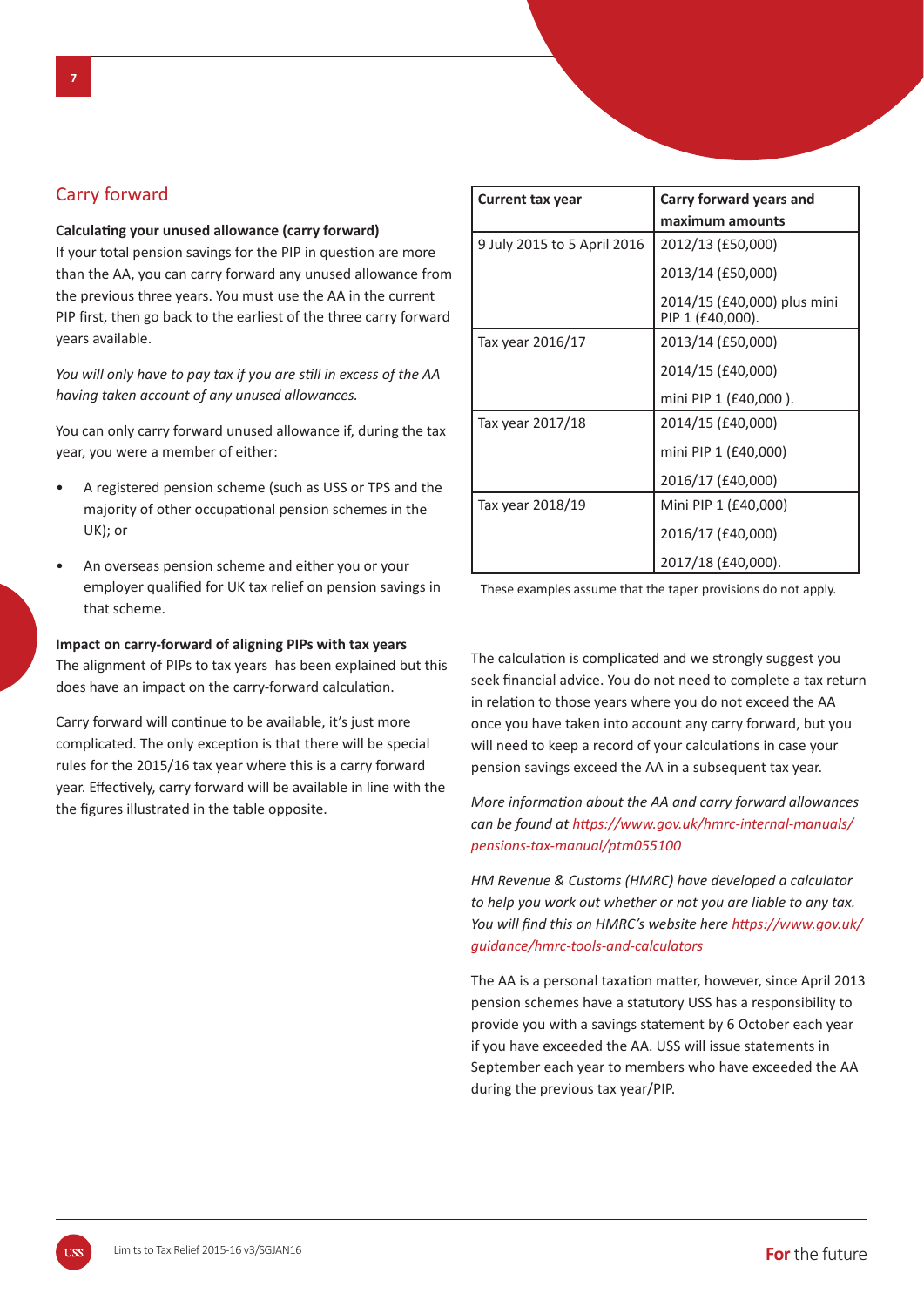## Money Purchase annual allowance (MPAA)

Since April 2015, legislation allows those aged 55 or over to access their 'defined contribution' savings 'flexibly', provided the arrangement in question allows. Defined contribution schemes are where contributions are invested in a fund, the fund is then used at retirement to provide a regular income or lump sum. They are also termed as 'money purchase' arrangements.

You can take 25% of a defined contribution fund as a tax-free payment, the balance will be taxed at your marginal rate, meaning for larger funds this could be taxed at the higher rates of income tax.

If you were to draw defined contribution benefits from a scheme outside of USS the MPAA will be applied to the amount of money you can then save in to any other defined contribution arrangement, including those provided by USS. In other words, only contributions paid in to a defined contribution arrangement up to the MPAA will benefit from tax relief. The MPAA is currently £10,000 a year although complex transitional arrangements apply for 2015/16.

If you do contribute more than  $£10,000$  a year, contributions in excess of this threshold will be subject to additional income tax, negating the tax relief that had been applied automatically.

HMRC have implemented this to prevent individuals from drawing pension funds and re-cycling the same funds into another pension scheme and receiving tax relief again on funds that have already benefitted from tax relief.

#### **Impact of the MPAA**

It is important to remember that you still retain an annual allowance in respect of any 'defined benefit' arrangements. If you pay into a defined contribution arrangement and are subject to the MPAA, then you can accrue defined benefits up to the annual allowance less any defined contribution payments up to the MPAA.

For example, if you paid £15,000 into a defined contribution arrangement you would still have £30,000 of the annual allowance (based on 2015/16 rates). The £15,000 is £5,000 in excess of the MPAA (£10,000 at time of publication), so the £5,000 will be subject to additional income tax.

### **What if the MPAA applies as well as a reduced annual allowance as a result of tapering?**

Where someone is subject to the MPAA provisions and they are also subject to the taper provisions, the taper is applied to their alternative annual allowance amount. The alternative annual allowance amount is the standard annual allowance less the £10,000 MPAA.

This means that where someone is subject to the maximum taper provisions, their alternative annual allowance for defined benefit pension savings will be nil. They would, however, still have a £10,000 MPAA limit and would still be able to use carry forward for any unused defined benefit pension savings from the previous three years.

#### **Your responsibility**

It's up to you to let USS know that you have taken defined contribution benefits from another arrangement. If you then pay in more to the USS Money Purchase AVC and this exceeds the MPAA we will send you a notification so you can inform HMRC of the excess. Please note, from 1 October 2016, you and your employer contributions will be counted (to the defined contribution section).

Unlike the annual allowance, there is no 'carry-forward' available from earlier years in respect of the MPAA.

## Scheme pays

## **What if I have exceeded the annual allowance after allowing for carry forward?**

If you have exceeded the AA and you do not have any or enough carry forward to use, you will incur a tax charge.

You are responsible for providing information to HMRC using a self assessment tax return. If you don't normally complete a self assessment tax return, you'll need to register with HMRC to complete one. HMRC has a helpsheet which you may find useful.

Search for HS345 on www.hmrc.gov.uk to find the 'Pensions tax charges on any excess over the lifetime allowance, annual allowance, and special annual allowance and on unauthorised payments' helpsheet.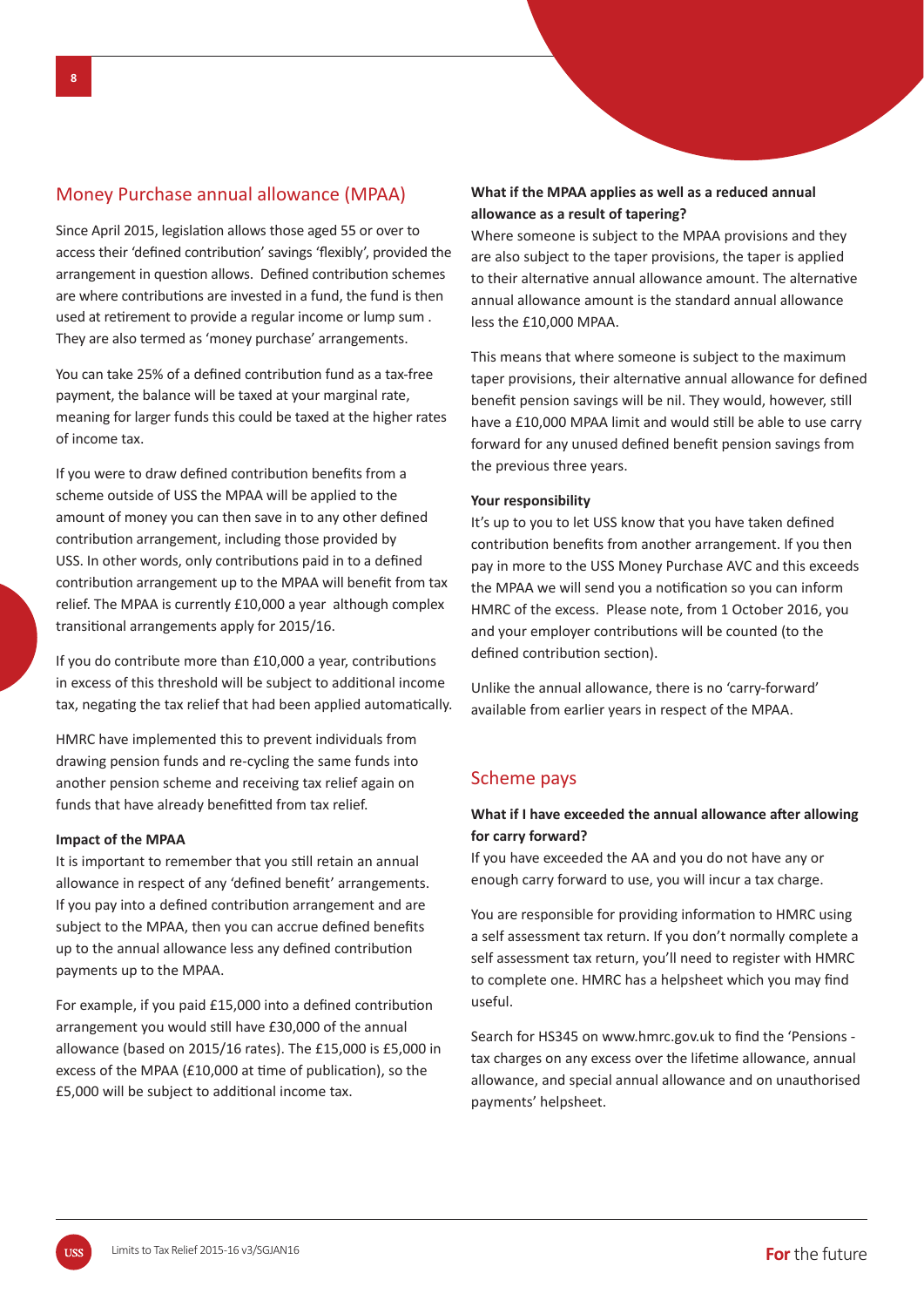#### **How can the charge be paid?**

You could choose to settle the charge yourself from savings, or if you're retiring and taking a tax-free lump sum, you could put aside some of the tax-free cash sum to settle the tax charge. In future, after 1 October 2016, you could use any funds built up in the new USS defined contribution section to pay a charge.

The government has decided that members of registered pension schemes, such as USS, will be able to ask the scheme to pay an AA tax charge on their behalf in return for a deduction to benefits. This is called 'scheme pays'. Although this sounds simple in theory, in practice there is a lot to consider.

#### **When can I use scheme pays?**

You can use scheme pays if:

- Your benefit accrual in a USS PIP is greater than the AA in force during that period; and
- Your overall AA tax charge is more than £2,000.

If these conditions are met, you can ask the scheme to pay the charge for you, with a corresponding deduction made to your **benefits** 

You cannot use scheme pays in respect of any tax charge as a result of exceeding the MPAA.

#### **How much can I ask the scheme to pay?**

If you have exceeded the AA as a result of benefits built up in two or more pension arrangements, USS will only pay a tax charge in relation to any excess allowance built up in this scheme.

*For further details and an illustration of how this would work in pracƟ ce please refer to the HMRC helpsheet 345 available from: hƩ ps://www.gov.uk/hmrc-internal-manuals/pensionstax-manual/ptm056410*

The amount of tax charge you wish USS to pay on your behalf may be more or less than £2,000. You can pay part of the charge yourself, with USS covering the remainder or, you can USS to pay the whole charge.

#### **How do I apply for scheme pays?**

You will need to complete a self assessment tax return by no later than 31 January following the tax year in question and confirm to HMRC the amount of any AA charge which is to be paid by the scheme. You will then have until the following  $31$  July – or retirement if earlier – to notify USS of the AA tax charge to be paid on your behalf.

It is your responsibility to ensure that the amount of the AA tax charge is correctly calculated. The scheme will not be in a position to calculate your tax for you. You should also bear in mind that a scheme pays notification cannot be cancelled, but it may be amended.

Should you decide to pay part of the AA tax charge, and the nominated amount of the scheme's liability is less than £2,000, then you will need to write to USS confirming that your total AA charge is over £2,000.

If your liability to the AA charge changes, you can submit a further notice to the scheme, requesting payment of an additional annual allowance tax charge through scheme pays so long as your benefits have not crystallised and it is received no later than 31 July following the end of the four year period that began on the last day of the relevant tax year.

*Example: If you exceeded the AA in 2012/13 (as a result of USS pension accrual) the latest date for submission of an amendment to scheme pays would be 31 July 2017.* 

For self assessment purposes the USS pension scheme tax reference number is **00330004RR**.

## Can I use scheme pays if I am due to retire or over normal **pension age (65)?**

The answer to this is yes, however, your notice must be given to the scheme before your benefits are drawn, rather than the July after your self assessment return was due.

In practice, if you have requested a retirement quotation from USS it will include your accrual for the PIP in which you retire and the previous year, if this information has not already been issued. If you calculate that your AA tax charge for the PIP in which you retire will exceed £2,000, or perhaps the PIP prior, then you can give notice to the scheme to pay the charge on your behalf.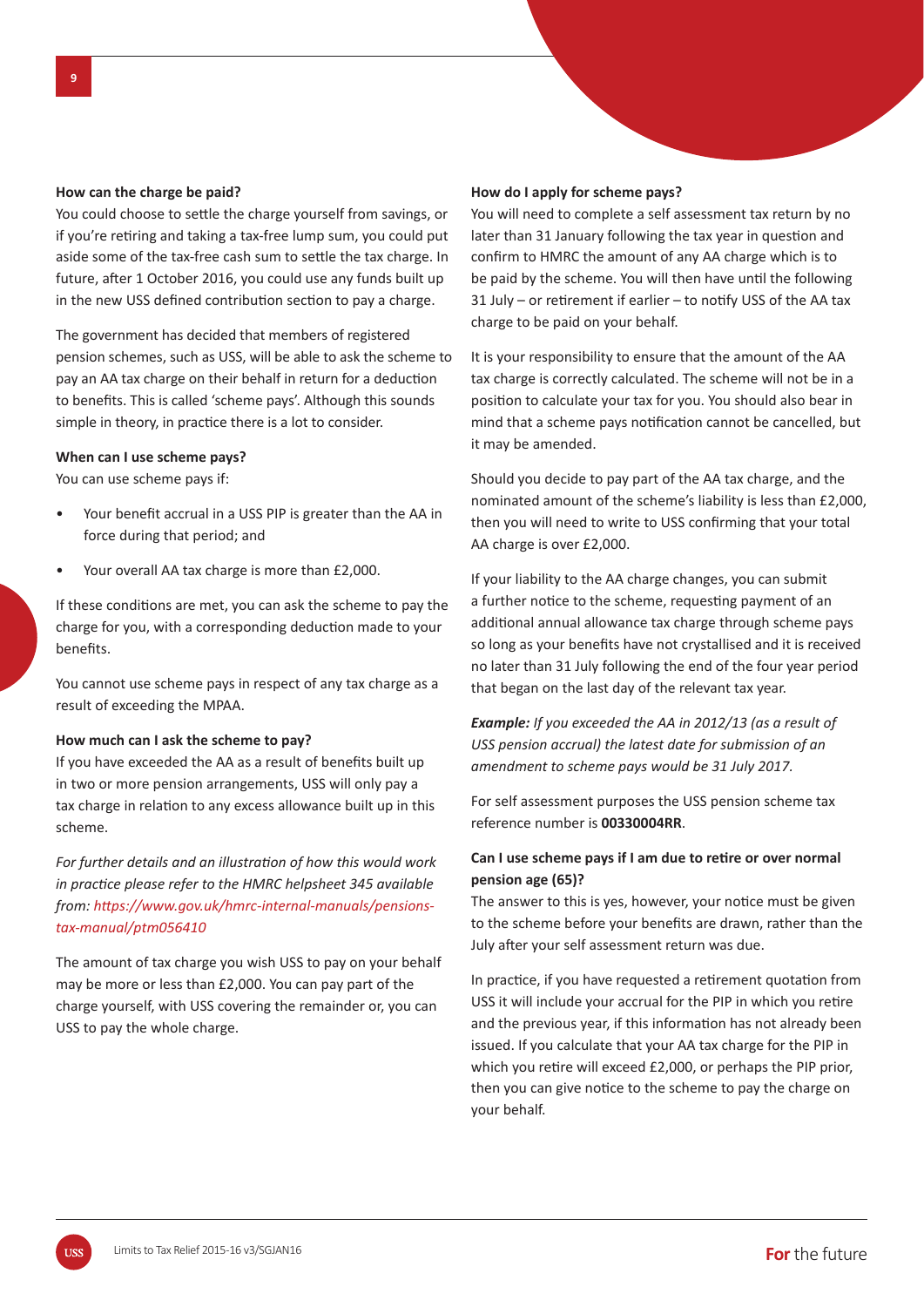As mentioned, you must submit your notice to USS before retiring so that the appropriate deduction can be applied before your USS benefits are brought into payment. You'll lose the opportunity to rely on scheme pays if you don't notify USS before your benefits crystallise. The notice of intention to elect for scheme pays will be included in the USS retirement forms.

It's possible that you won't know for certain what your AA tax liability is, for the PIP in which you retire, until the end of the  $tax year - and therefore after your retirement date - as you$ will need to know what your taxable earnings were for the year. If this is the case, you can submit a scheme pays notice to USS shortly before your retirement on the basis of the information that's known to you at the time.

You will need to inform HMRC of any amendments once your taxable earnings for the year are known.

#### **How is my deduction calculated?**

All members able to use scheme pays will be able to have their AA tax charge met by a deduction to their DC Account, once it is available, in the first instance (you will not be able to specify which part of your DC Account is used for this purpose). If you do not wish to use this option, or there is a balance to be met, there would be a deduction to your DB benefits and how this is done depends on your circumstances.

**1** You ask USS to pay your tax charge:

- At the point of retirement; or
- As you're approaching retirement; or
- If you're age 65 or over.

In these circumstances, the deduction can be made to your pension or lump sum (but not a combination) – if you opt for a pension debit, it will be calculated using the commutation factors applicable at retirement / the calculation date. We use the same factors that are used if you wish to commute pension to extra cash or vice versa. This amount would then be deducted from your pension.

Should you wish to investigate this option and receive a quotation of the reduction to your annual pension, please contact USS.

**2** You ask USS to pay your tax charge:

- When you're under the age of 65; or
- You're not contemplating retirement.

In these circumstances, a deduction is made to your standard benefits (lump sum and pension) equal in value to the tax charge, calculated using the current cash equivalent transfer value basis. If you would like a quote showing the reduction to your annual pension under this category, please use the scheme pays calculator on www.uss.co.uk.

#### How will my benefits be affected under scheme pays?

In return for the scheme paying the AA tax charge on your behalf, a deduction (called a pension debit) will be made to your pension benefits. The deduction will be expressed as an amount of pension (and lump sum) which is equivalent to the cash value paid to HMRC. The amount of the deduction will be confirmed in writing when you inform USS of the tax charge to be paid.

Your pension debit will be adjusted each year by increases to official pensions. These increases are currently based upon increases in the Consumer Prices Index and are subject to the maximum pension increases payable under the scheme rules. The benefits payable to you will therefore be calculated after deducting the revalued scheme pays pension debit . If you opt to meet the tax charge through a deduction to your DC Account, the amount is recorded should it need to be taken into account for later benefit calculations, such as on total incapacity or death in service, where only your DC Account in respect of voluntary contributions are payable in addition to DB benefits.

#### **Is it possible to have multiple scheme pays debits?**

Yes. It is possible that a member could trigger the AA charge more than once and therefore he/she will have a scheme pays debit for each year in which the scheme is required to pay the charge.

#### Will a scheme pays debit affect any benefits which may be **payable to beneficiaries?**

Only the member's pension will be reduced.